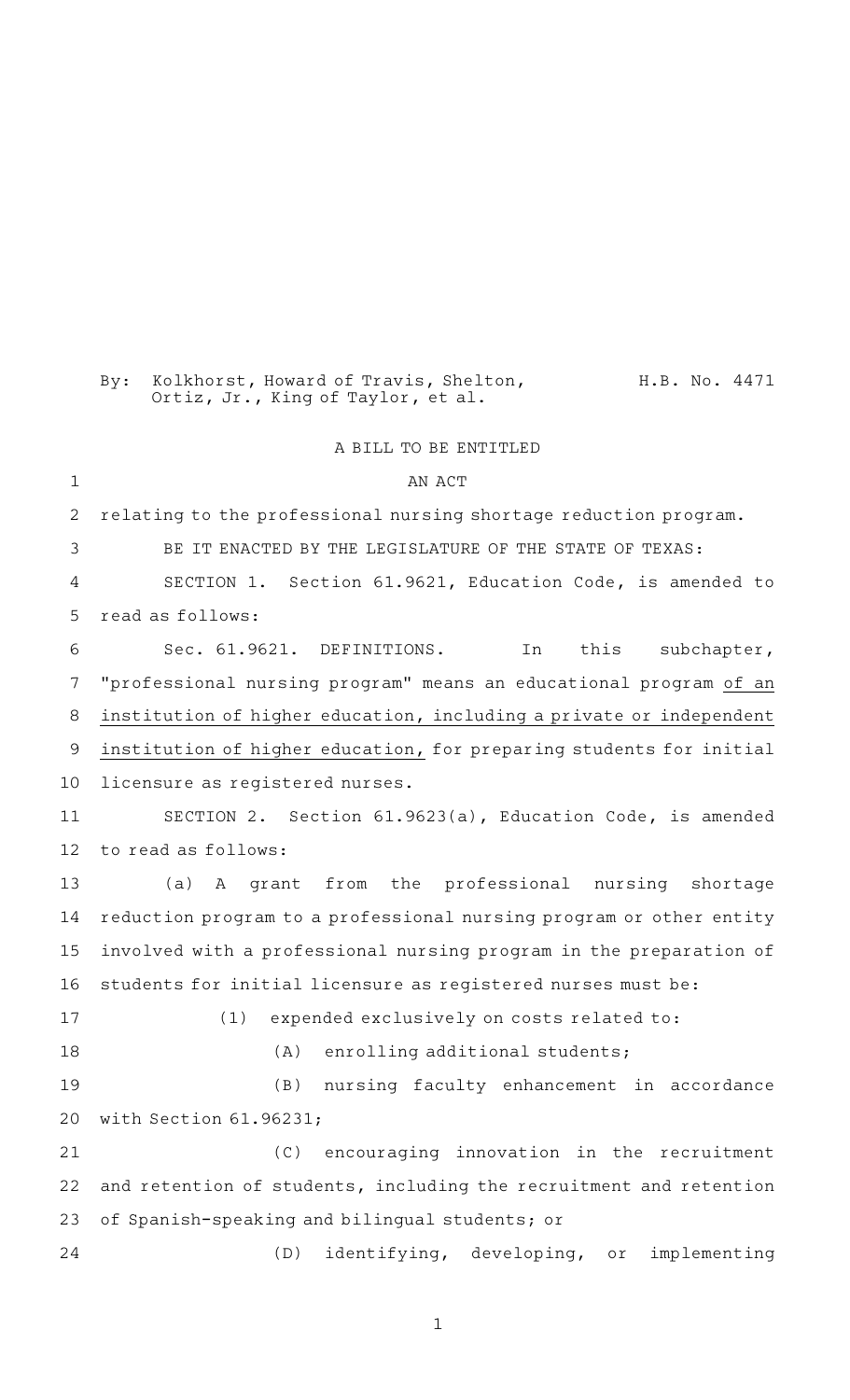innovative methods to make the most effective use of limited professional nursing program faculty, instructional or clinical space, and other resources, including: (i) sharing administrative or instructional personnel, facilities, and responsibilities between two or more professional nursing programs located in the same region of this state; and (ii) using preceptors or part-time faculty to provide clinical instruction in order to address the need for qualified faculty to accommodate increased student enrollment in the professional nursing program; (2) contingent on the professional nursing program's having been approved as a professional nursing program by the board or the Texas Board of Nursing, as appropriate  $\frac{1}{1}$  by September 1, 2001]; (3) contingent on the professional nursing program's not being on probation with the Texas Board of Nursing or other accrediting body; and (4) if granted to increase enrollments, contingent on the professional nursing program 's ability to enroll additional students, including having the necessary classroom space and clinical slots. SECTION 3. Subchapter Z, Chapter 61, Education Code, is amended by adding Sections 61.96232, 61.96233, and 61.9629 to read as follows: Sec. 61.96232. MEMORANDUM OF UNDERSTANDING TO INCREASE 1 2 3 4 5 6 7 8 9 10 11 12 13 14 15 16 17 18 19 20 21 22 23 24 25 26 H.B. No. 4471

2

GRADUATES. (a) Contingent upon the appropriation of funds and in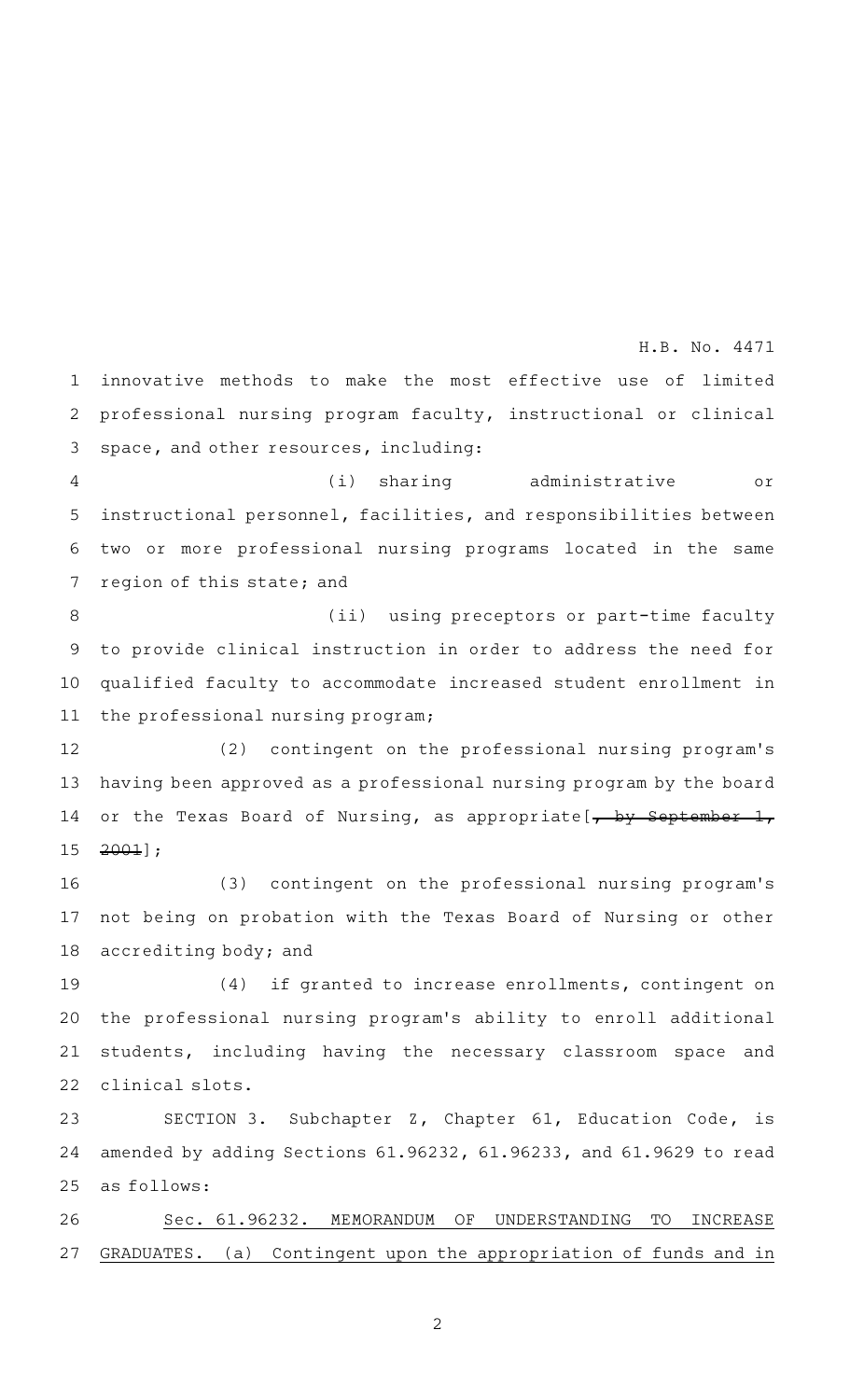H.B. No. 4471

accordance with the process established under Subsection (b), the commissioner of higher education shall enter into a memorandum of understanding with the governing institution, or its board, of a professional nursing program with respect to the distribution of funds to the nursing program based on the program's graduating additional students prepared for initial licensure as registered nurses. (b) The board, by rule, shall establish a process by which the commissioner may enter into a memorandum of understanding with an institution, or its board, under this section. The process may authorize the commissioner to enter into a single memorandum of understanding with multiple institutions desiring to cooperate on a regional or joint basis to graduate additional students prepared for initial licensure as registered nurses. (c) The memorandum of understanding between the commissioner and an institution, or its board, shall set out the terms relating to any funds distributed to the professional nursing program. The memorandum of understanding shall state the number of additional students prepared for initial licensure as registered nurses the professional nursing program will graduate and identify benchmarks for determining progress toward graduating those additional students. (d) An institution shall expend any funds received under this section on its professional nursing program, including expending the funds for any of the purposes set out in Section 61.9623. (e) If a professional nursing program fails to graduate the 1 2 3 4 5 6 7 8 9 10 11 12 13 14 15 16 17 18 19 20 21 22 23 24 25 26 27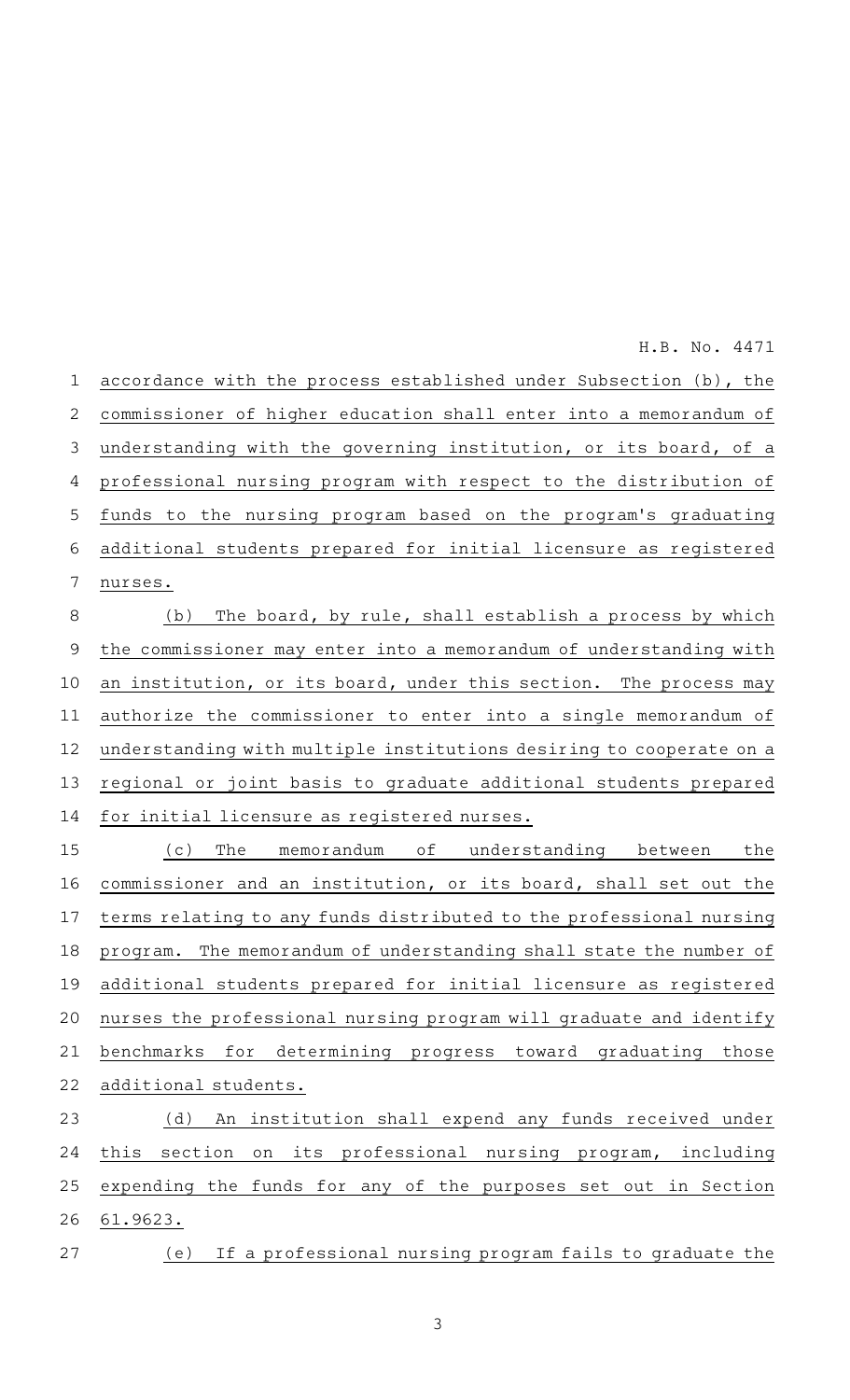additional students as agreed or does not meet a benchmark used to determine progress toward graduating the additional students as agreed, the commissioner may: (1) require the institution to return any unspent funds received by the institution under this section; (2) withhold any future payments required by the memorandum of understanding; (3) renegotiate the memorandum of understanding; or  $(4)$  cancel the memorandum of understanding. (f) The board may appoint an advisory committee to advise the commissioner and the board on implementation of this section. The board may assign the committee the responsibility of evaluating and making recommendations to the commissioner as to the institutions with which to enter into memoranda of understanding under this section. Sec. 61.96233. NEW PROFESSIONAL NURSING PROGRAMS. The board, by rule, shall establish a process for permitting newly established professional nursing programs to participate in and receive funds under programs established under this subchapter in an equitable manner, including establishing a base for calculating increases in enrollment or graduates if a program distributes funds on such basis. Sec. 61.9629. CONTINUED ELIGIBILITY OF PROGRAMS TO RECEIVE FUNDS. A professional nursing program operated by an entity other than an institution of higher education, including a public or independent institution of higher education, that was eligible to receive funds prior to September 1, 2009, from any program 1 2 3 4 5 6 7 8 9 10 11 12 13 14 15 16 17 18 19 20 21 22 23 24 25 26 27 H.B. No. 4471